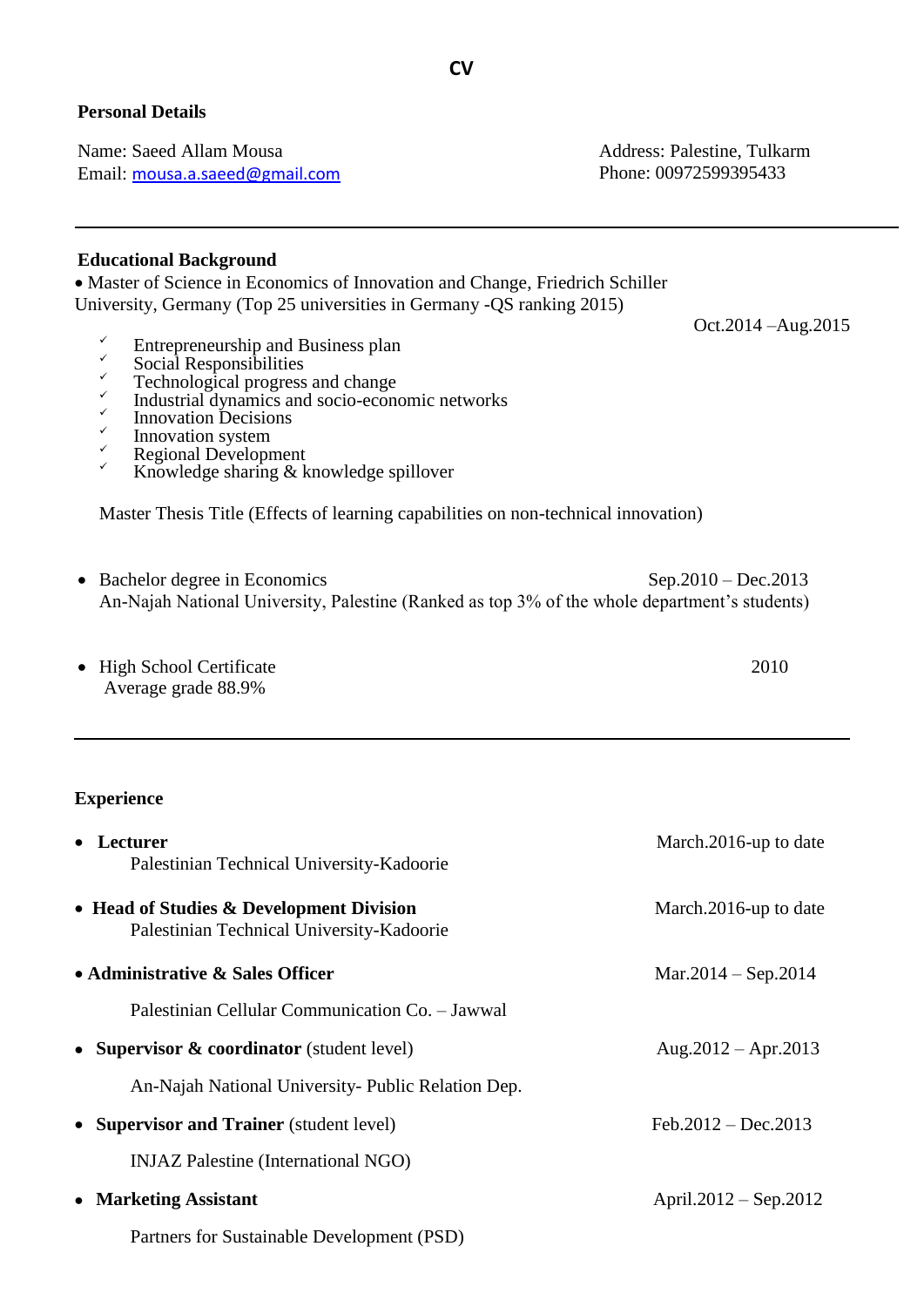## **Affiliations & membership**

- International Association of Innovation Professionals
- Global Innovation Institute
- American Economic Association (AEA) 2011-up to date
- European Economic Association (EEA) 2011-up to date
- Quality Assurance Committee (student level) 03.2012-03.2013 Dept. of Economics, An-Najah University

## **Conferences & Seminars** (Attended)

• Tedex, Freidrich Schiller University, Germany Feb.10.2015

## OIKOS, Innovation and Entrepreneurship, Freidrich Schiller University, Germany, Jan.30.201

### **Publications**

### **Journals**

- Saeed A. Mousa "Identifying and Tracing Single Products During Their Entire Life Cycle Through Networked Manufacturing System". Management Studies Journal, June. 2017, Vol. 5, No. 6, 502-507. doi: 10.17265/2328-2185/2017.06.003
- Saeed A. Mousa "Macro perspective of Industry 4.0: Factors affecting value creation modules". China-USA Review, Oct. 2016, Vol. 15, No. 10, 457-465. doi: 10.17265/1537- 1506/2016.10.001
- Saeed A. Mousa "Market orientation of new product development: Assessment of the Impact of Innovative Climate and Culture on Customer Needs in China". China-USA Business Review, Oct. 2016, Vol. 15, No. 10, 512-522. doi: 10.17265/1537-1514/2016.10.004

### **Conferences**

- Saeed Mousa "Effects of learning capability on management & marketing performance of the organization", International Conference on Education for Economics, Business, and Finance (ICEEBF),p.13- p.20, Malang, Indonesia, September 15, 2016.
- Saeed Mousa"Role of Technological Infrastructure in Organizational Innovation", 15th International Scientific Conference on Economic and Social Development – Human Resources Development,p.392-p.398, Varazdin, Croatia, 9-10 June, 2016

#### **Books**

• Saeed Mousa "Effects of Knowledge Sharing and Absorptive Capacity on the Organizational Performance", Grin, 2016, ISBN: 9783668269170

 04.2017-up to date 04.2017-up to date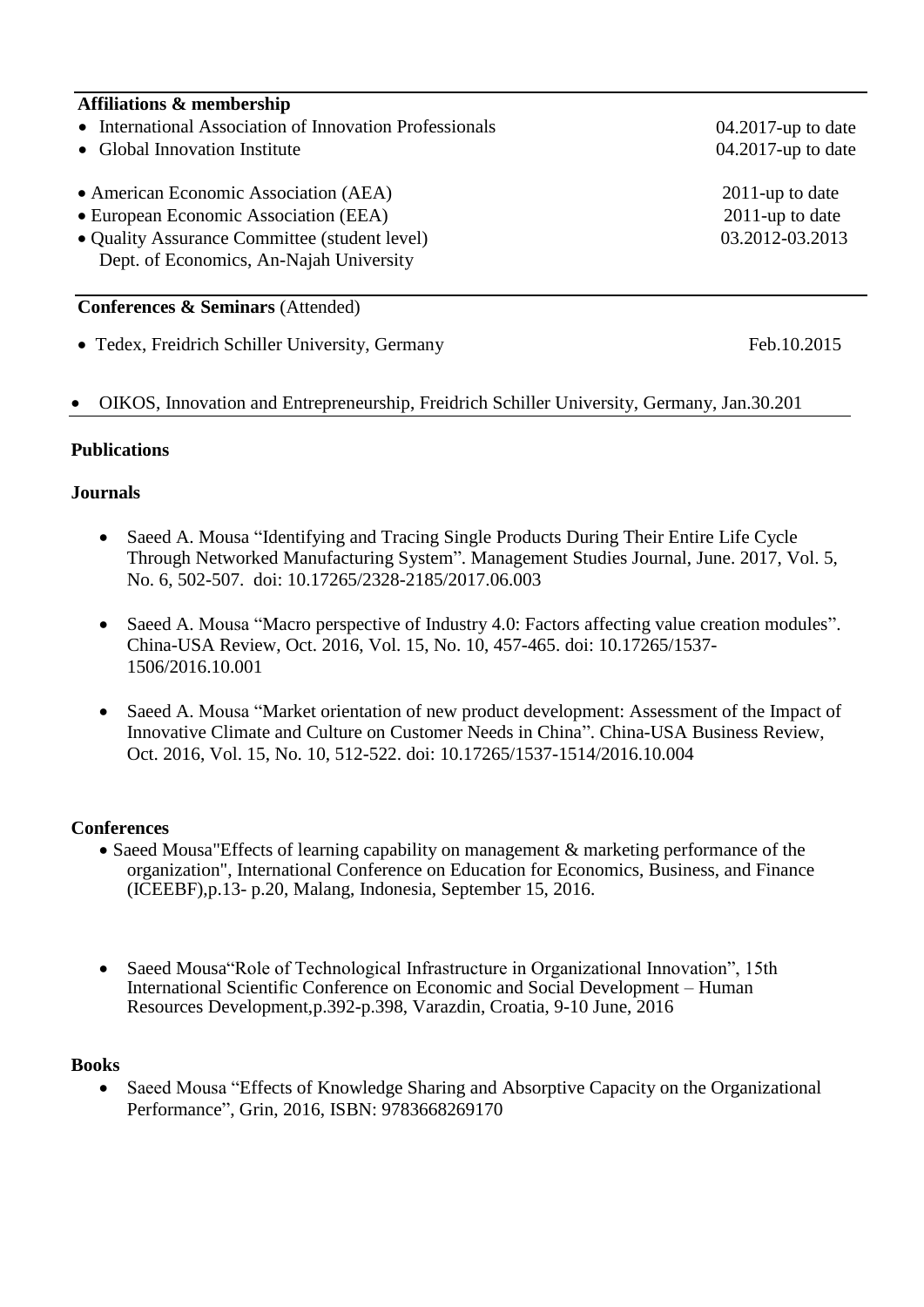|                                                                    | <b>Professional Qualifications</b>                                                                                                                                            |                           |
|--------------------------------------------------------------------|-------------------------------------------------------------------------------------------------------------------------------------------------------------------------------|---------------------------|
|                                                                    | <b>Certified Innovation Professional (CIP)</b><br>(International Association of Innovation Professionals)                                                                     | April.2017 - up to date   |
| $\bullet$                                                          | <b>Certified Innovation Manager (CIM)</b><br>(International Association of Innovation Professionals)                                                                          | June. $2017 -$ up to date |
|                                                                    | • intcont. Germany<br>Professional training where it fostered on business development, optimization, and<br>consulting in the field of production                             | Nov.2015 - Dec.2015       |
|                                                                    | <b>International Youth Foundation</b><br>TAMMAYYAZ program for professional and personal development                                                                          | $Sep.2012 - Dec.2013$     |
| $Jan.2013 - March.2013$<br>• Saylor Academy (e-learning institute) |                                                                                                                                                                               |                           |
|                                                                    | <b>Public Finance</b><br>Econometrics                                                                                                                                         |                           |
|                                                                    | Money, Banking, and financial markets                                                                                                                                         |                           |
|                                                                    | • Korean institution for excellence (An-Najah University)                                                                                                                     | $Jan.2011 - Dec.2012$     |
|                                                                    | <b>Business Plan</b><br>Entrepreneurship<br>Statistical analyzing using SPSS.                                                                                                 |                           |
|                                                                    | • Mindleaders Institute (e-learning institute)                                                                                                                                | Jan.2013                  |
|                                                                    | Certified Business Analysis Professional (28 hours) as following<br>Requirements Planning & Management<br><b>Enterprise Analysis</b><br>Requirements Analysis & Documentation |                           |

## **General Training Courses**

- Business Plan Writing (20 hours), Korean institution for excellence, Nablus.
- Entrepreneurship (20 hours), Korean institution for excellence, Nablus.
- Payroll Accounts, professional financial training center (14 -17.06.2013)
- Financial Excel, Cambridge international center, Nablus (Feb.2013 Mar. 2013)
- SPSS, Palestinian Central Bureau of Statistics (6.04.2013 5.05.2013)